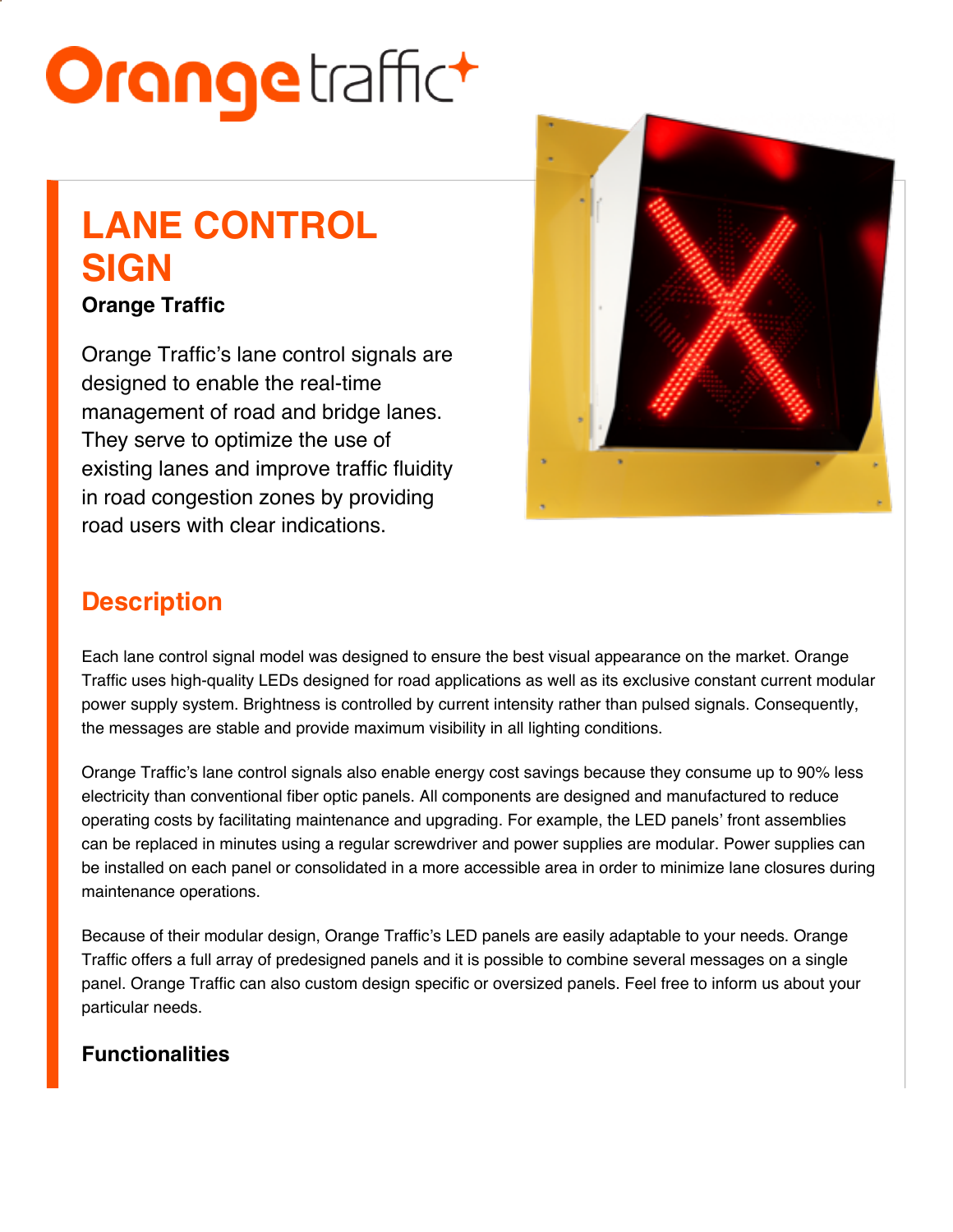- **Independently controlled and powered messages**
- **Dry contact for the confirmation or alarm of each message and for interlocking two contiguous messages** without additional material
- **P** Replacement of the front panel assembly and main components using simply a regular screwdriver, which facilitates upgrading and maintenance operations
- **Fully compatible with:** 
	- Standard traffic signal conflict monitors (NEMA and 170)
	- Orange Traffic's SPC-22 programmable countdown module, allowing for the panel's autonomous operation according to determined schedules
	- Earlier versions of Orange Traffic lane signals
- Separate power supply modules that are replaceable while powered
- Front lens measuring 4.76 mm (3/16 in.) in thickness with UV protection

#### **Technical specifications**

- **NEMA 4 enclosure**
- Compliance with ITE requirements applying to LED message panels
- **Exterior dimensions:** 
	- 710 x 710 mm (28 x 28 in.) for 600 mm (24 in.) messages
	- 710 x 965 mm (28 x 38 in.) for 750 mm (30 in.) messages
- Depth: 400 mm (8 in.)
- Supply voltage: 90-135 VCA/60 Hz.
- Power: nominal 15 W; maximum 30 W
- Power factor: > 90%
- Total harmonic distortion (THD): < 20%
- Compliance with operating temperature criteria of the NEMA TS 2 standard (-34 to +74°C [-30 to +165°F])

#### **Display and flashing modes**

Display and flashing modes include a constantly lit mode as well as several flashing modes:

- Lit
- **Flashing every 250 ms**
- **Flashing every 500 ms**
- Flashing every 1 s
- Unlit
- Wig-Wag flashing every 250 ms
- Wig-Wag flashing every 500 ms
- Wig-Wag flashing every 1 s

#### **Dimming modes**

Flexible dimming modes to meet the needs of various types of installations.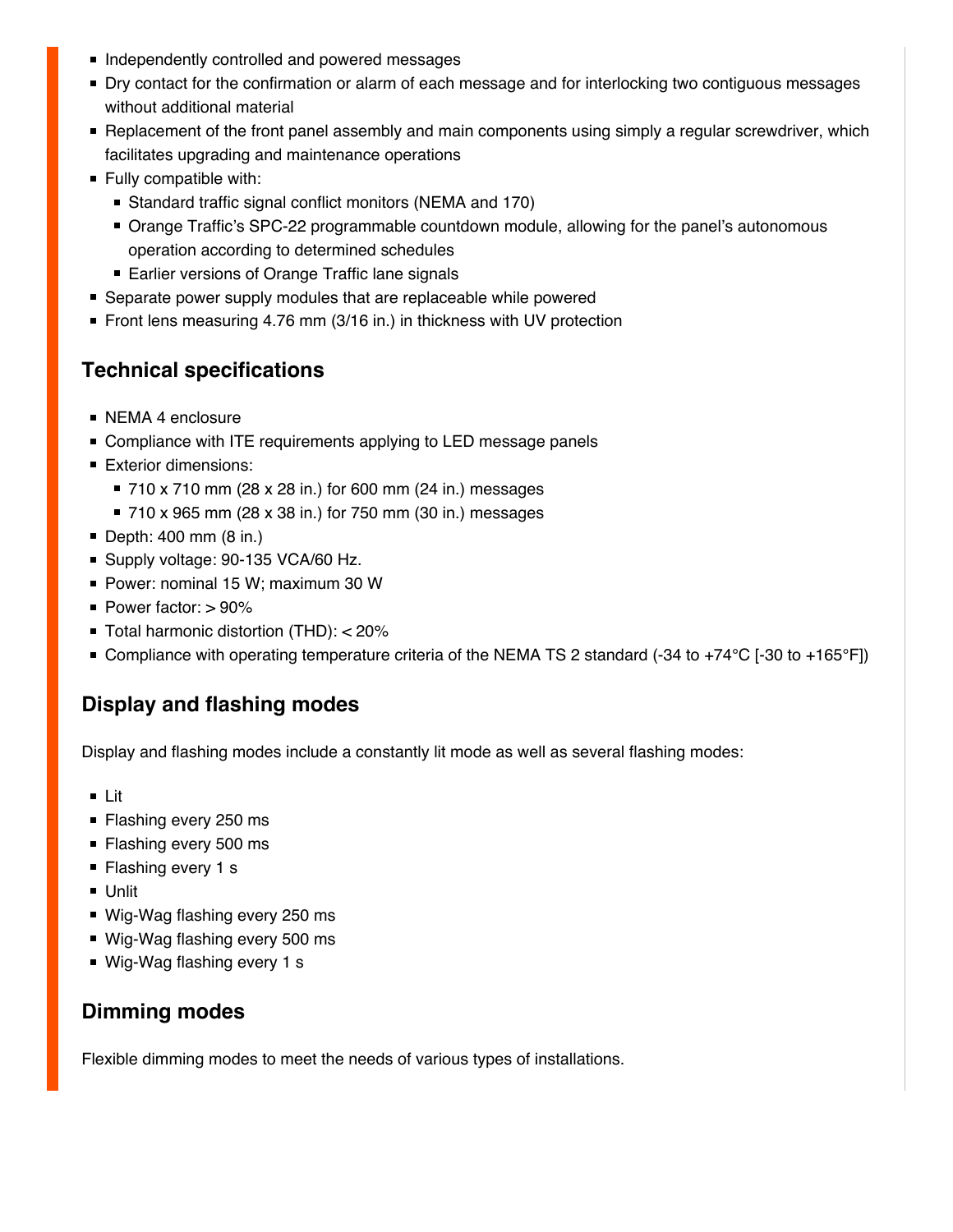- 50% instantaneous or timed fixed dimming, external photoelectric cell
- Gradual dimming (1,000 increments), external photoelectric cell
- Gradual dimming (1,000 increments), photoelectric cell built into the front panel
- Gradual dimming (1,000 increments) of a set of panels from a master panel, internal or external photoelectric cell
- Permanent fixed dimming (50%)

#### **Accessory**

■ 300 mm (12 in.) visor for improved visibility and contrast in direct sunlight

#### **Medias**





















### **Options**